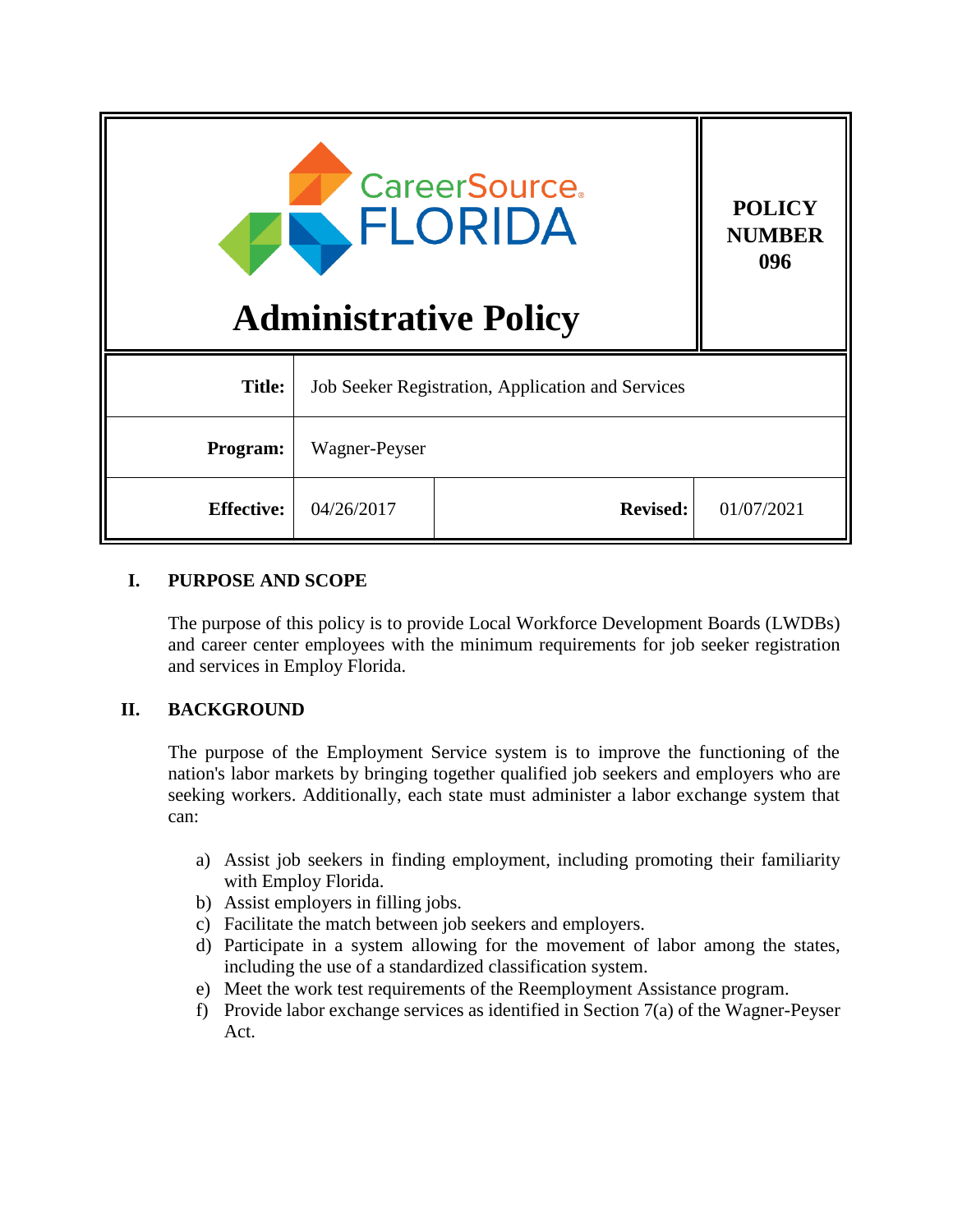The Wagner-Peyser Act, as amended by the Workforce Innovation and Opportunity Act of 2014 (WIOA), provides specific guidelines for job seeker registration. 20 CFR 652.207 requires labor exchange services be made available to all job seekers, including Reemployment Assistance claimants, veterans, migrant and seasonal farmworkers, and individuals with disabilities. As described in the Wagner-Peyser Act, the state must have the capacity to deliver statewide labor exchange services through self-service, facilitated self-help service, and staff-assisted service.

# **III. AUTHORITY**

[Wagner-Peyser Act of 1933, as amended by the Workforce Investment Act of 1998 and](https://www.doleta.gov/programs/wagner-peyser-statute.cfm)  [the Workforce Innovation and Opportunity](https://www.doleta.gov/programs/wagner-peyser-statute.cfm) Act of 2014

[Workforce Innovation and Opportunity Act of 2014](https://www.govinfo.gov/content/pkg/PLAW-113publ128/pdf/PLAW-113publ128.pdf)

[20 CFR 652.207,](http://www.ecfr.gov/cgi-bin/text-idx?SID=9afcecfccbb77b9e9456248d5d52017a&mc=true&node=20160819y1.76) [652.3,](http://www.ecfr.gov/cgi-bin/text-idx?SID=9afcecfccbb77b9e9456248d5d52017a&mc=true&node=20160819y1.76) [677.150\(a\)\(3\),](https://www.govinfo.gov/content/pkg/CFR-2017-title20-vol4/xml/CFR-2017-title20-vol4-sec677-150.xml) [1010](http://www.ecfr.gov/cgi-bin/text-idx?SID=cfb873c26622e06a73c1dc80d2035522&mc=true&tpl=/ecfrbrowse/Title20/20chapterIX.tpl)

[Training and Employment Guidance Letter Number 10-16, Change 1](https://wdr.doleta.gov/directives/corr_doc.cfm?DOCN=3255)

[DEO Administrative Policy 03-040](http://www.floridajobs.org/docs/default-source/office-of-workforce-services/msfw_adminpolicy03-040_011317.pdf?sfvrsn=2)

## **IV. POLICIES AND PROCEDURES**

#### **A. Job Seeker Registration Requirements**

Job seekers who use self-service may be registered in Employ Florida, but registration is not required. Job seekers receiving Wagner-Peyser funded, facilitated self-help (hereafter referred to as "informational services") and staff-assisted services must complete either a partial or full registration in [Employ Florida.](https://www.employflorida.com/vosnet/Default.aspx) For job seekers to receive staff-assisted services, career center staff must create a Wagner-Peyser application in Employ Florida as outlined in **Section IV.F Wagner-Peyser Application** of this policy. Job seekers may self-register or career center staff may register a job seeker. Prior to registering a job seeker, career center staff must first check to see if the job seeker is already registered in Employ Florida. If the job seeker is not already registered, career center staff must ensure they have obtained the job seeker's permission prior to creating a new registration. LWDBs must establish local operating procedures that determine whether the job seeker's permission is obtained verbally or in writing. A case note must be included on the job seeker's account stating the job seeker granted staff permission to create the account.

**Note:** For instructions on how to complete a job seeker registration, please refer to the [Manage Individuals Chapter of the Virtual One-Stop User Guide.](https://www.employflorida.com/admin/gsipub/htmlarea/uploads/Staff%20Guide_03_Manage_Individuals.pdf)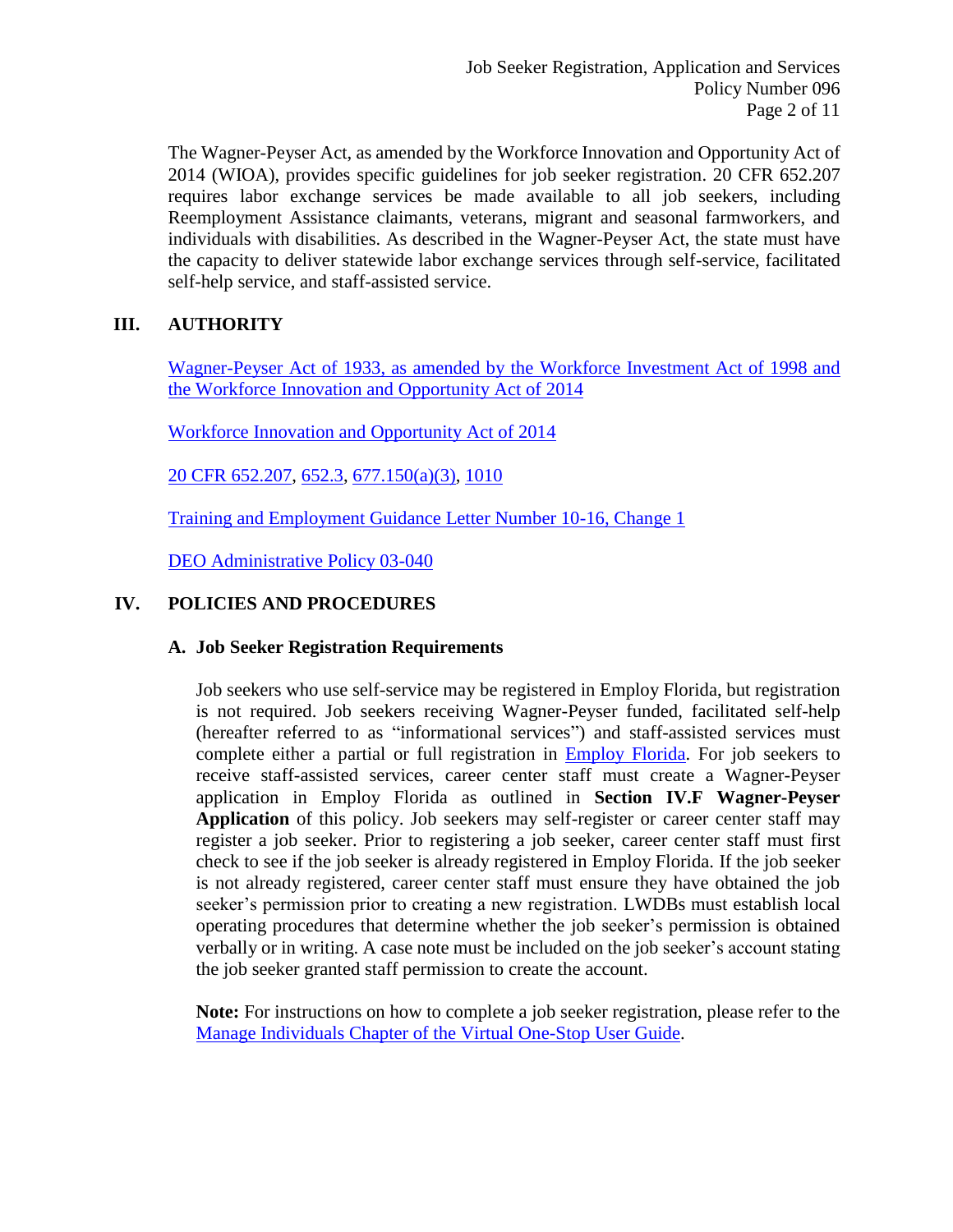### **1. Migrant and Seasonal Farmworker Registration**

Migrant and Seasonal Farmworkers (MSFWs) may complete either a partial or full registration in Employ Florida in accordance with [Administrative Policy 03-040 -](http://sitefinity.floridajobs.org/docs/default-source/office-of-workforce-services/msfw_adminpolicy03-040_011317.pdf?sfvrsn=2) [WP MSFW and Agricultural Employer Services Procedures.](http://sitefinity.floridajobs.org/docs/default-source/office-of-workforce-services/msfw_adminpolicy03-040_011317.pdf?sfvrsn=2) For MSFWs to receive staff-assisted services, a Wagner-Peyser application must be created as outlined in **Section IV.F Wagner-Peyser Application** of this policy.

### **2. Use of Pseudo Social Security Numbers**

Staff are allowed to create pseudo social security numbers (SSNs) for the sole purpose of registration in Employ Florida. The only reasons for which a pseudo-SSN may be created are when a job seeker requests not to use his/her SSN or when a duplicate registration exists. A pseudo-SSN may not be used to create a registration for a job seeker without his/her knowledge and consent due to staff not having the job seeker's SSN. Pseudo SSNs cannot be created by a job seeker.

To create a pseudo-SSN in Employ Florida, staff must enter information on the job seeker as follows:

- Enter "9" as the first digit.
- Enter the last two digits of the job seeker's birth year as the next two digits.
- Enter "00" as the two middle digits.
- Enter the month and date of birth sequentially as the last four digits.

## **Example Date of Birth:** February 6, 1977 **Pseudo SSN:** 977 00 0206

If the pseudo-SSN is already being utilized, a unique number may be created by altering the middle two digits consecutively from "00" until an unassigned number is found. Once the pseudo number is created, it is the responsibility of staff to enter the registration for the job seeker.

Upon completing the registration of the job seeker, staff must enter a case note in the job seeker's Employ Florida account stating the job seeker granted staff permission to create the account with a pseudo-SSN and the reason a pseudo SSN was used.

Note: Job seekers who are registered in Employ Florida with a pseudo SSN are not counted in the LWDB's federal performance measures due to the inability to match the job seeker with wage records that confirm his/her employment status. For job seekers to be matched with wage records, a valid SSN is required.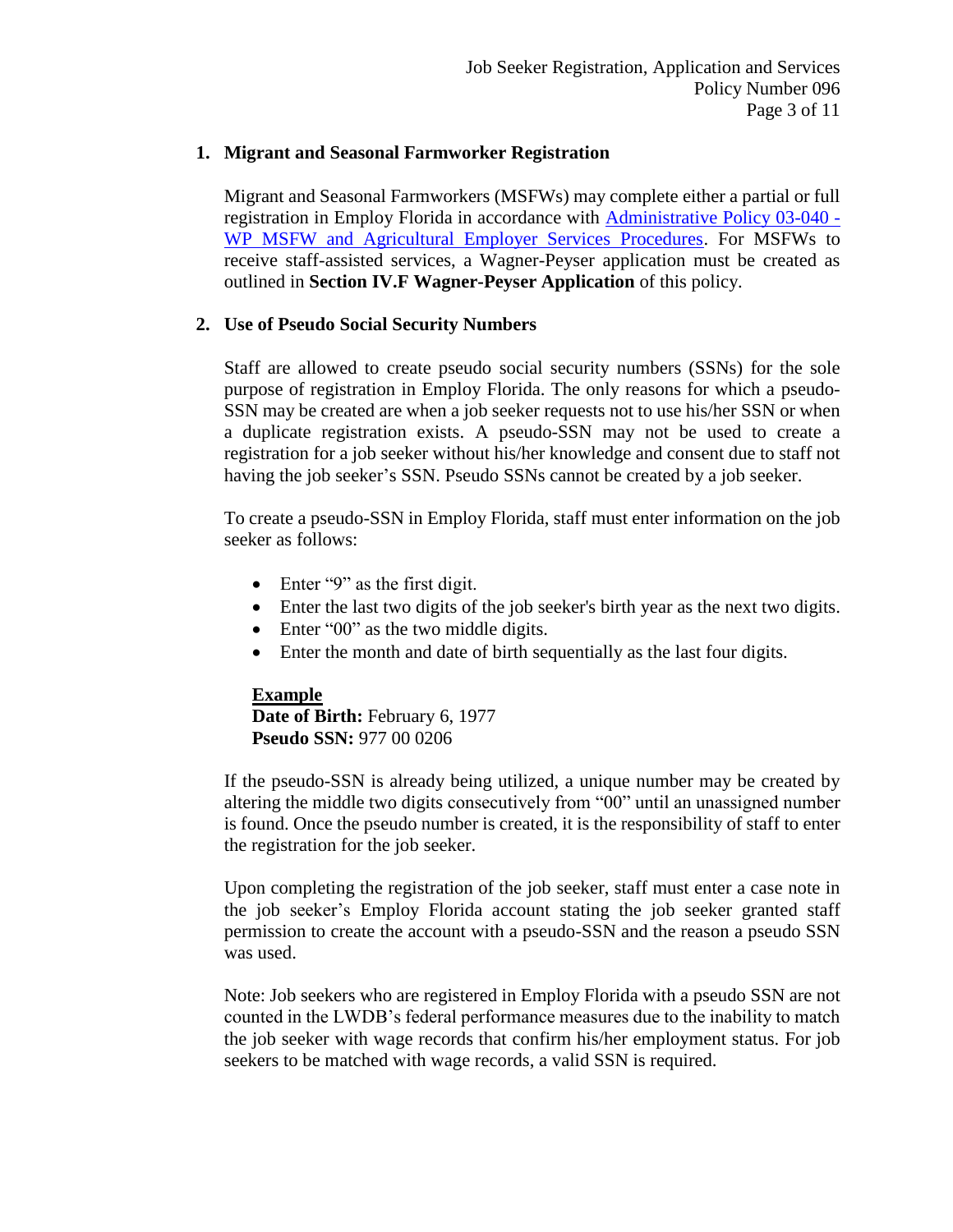#### **3. Procedures for Correcting Social Security Number Errors in Employ Florida**

When a job seeker tries to register in Employ Florida and reports that his/her SSN is already in use by another individual, or if staff identify a duplicate registration for a job seeker with a different social security number, staff must resolve the issue as outlined below.

- a) Staff must verify there is an issue with the SSN or verify a duplicate registration exists in Employ Florida for the job seeker.
- b) Staff must request the job seeker produce an original social security card, or certified copy if the original is unobtainable, and match it with the appropriate picture identification. If the job seeker does not provide a social security card, staff must request the job seeker to provide original documentation issued by a state or federal governmental entity that documents the SSN and match it with the appropriate picture identification. If the job seeker is unable to produce the original(s) documentation, staff must request the job seeker to provide certified copy(ies). Every effort must be made to review original documentation; however, staff are allowed to use verifiable third-party resources to verify the true owner of the SSN in the absence of such documentation. Third party resources include, but are not limited to: SUNTAX, CONNECT and/or the Department of Children and Families' records.
- c) Staff must review the documentation provided by the job seeker to confirm ownership of the SSN.
- d) Once the SSN is confirmed, staff must allow the job seeker to register under the correct SSN.
- e) Staff must review reemployment assistance records, if they have access to CONNECT, to determine whether wage records exist or whether a claim has been filed against the SSN in question. If staff find wage records exist or that a Reemployment Assistance claim has been filed by a person with an incorrect SSN, staff must notify the Bureau of Reemployment Assistance by email at: [escalated.claimants@deo.myflorida.com.](mailto:escalated.claimants@deo.myflorida.com) If staff does not have access to CONNECT, an email must be sent to Reemployment Assistance explaining the issues identified with the SSN. Staff must not provide the SSN in an email.
- f) Staff must case note in the job seeker's case file all actions that occurred and document he/she verified the source documentation.
- g) Staff must review the Employ Florida file for the job seeker to whom the SSN was assigned in error to determine whether activities or services have been documented in the file during the most recent four quarters.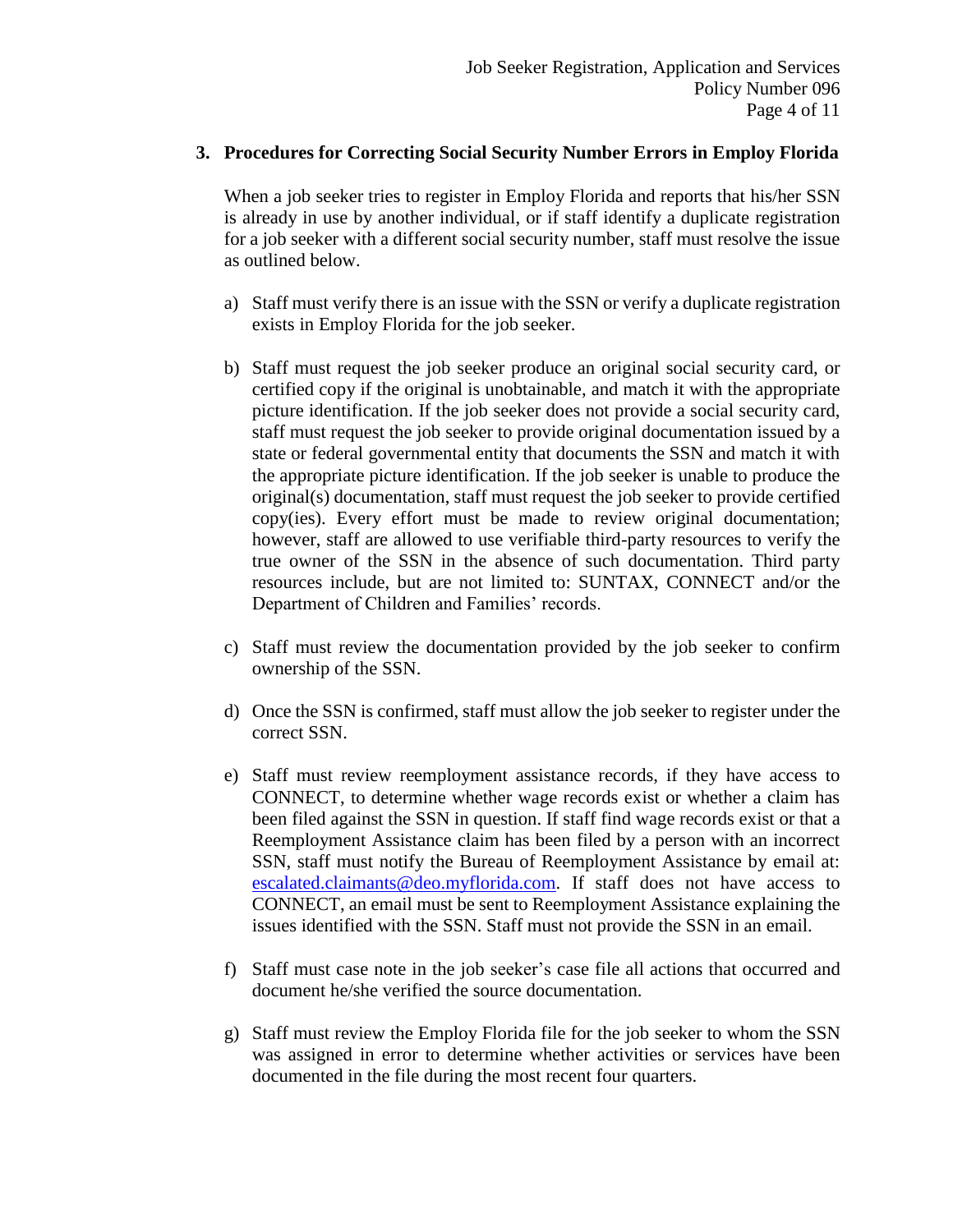- i. If no activity has been documented for the job seeker in the most recent four quarters, a case note must be recorded to document the SSN error and a pseudo SSN must be created and assigned.
- ii. If activities or services have been documented for the job seeker in the most recent four quarters, staff must determine whether the job seeker using the incorrect SSN resides in a different local area, and if so, contact the local area to explain the SSN error. If the job seeker is in the local area of the staff member, appropriate steps must be made to correct the error.
- iii. Staff in the appropriate local area must attempt to contact the job seeker to whom the SSN is assigned in error and case note the efforts in Employ Florida.
	- 1) Upon contacting the job seeker, staff must request the job seeker provide appropriate documentation of their correct SSN. If the job seeker refuses to or is not able to provide the correct documentation, a pseudo SSN must be issued and a detailed case note must be entered into the Employ Florida file.
	- 2) If the job seeker cannot be contacted, the incorrect SSN must be changed to a pseudo number using the date of birth provided on the account and a case note entered into Employ Florida documenting the action until such time as the correct SSN is provided and confirmed.

#### **4. Procedures for Handling Duplicate Registrations and Merging Accounts**

Staff may occasionally discover duplicate registrations for a particular job seeker. These must be corrected when identified and verified that the duplicate registrations are the same job seeker. The account containing the correct SSN for the job seeker must be recognized as the correct account. The information from the account with the incorrect SSN must be merged with the correct account. Staff must obtain the assistance of their Regional Security Officer (RSO) to merge accounts, as only the RSO is allowed to enter a ticket into the Online Project Communication (OPC) system requesting the accounts be merged.

Prior to merging the accounts, staff must ensure the name, gender and date of birth are the same in both accounts. If an issue is identified, staff must notify the Department of Economic Opportunity (DEO) by sending an email to [Wagner.Peyser@deo.myflorida.com](mailto:Wagner.Peyser@deo.myflorida.com) and case notes must be entered in Employ Florida. DEO staff will review and take appropriate steps to resolve the issue.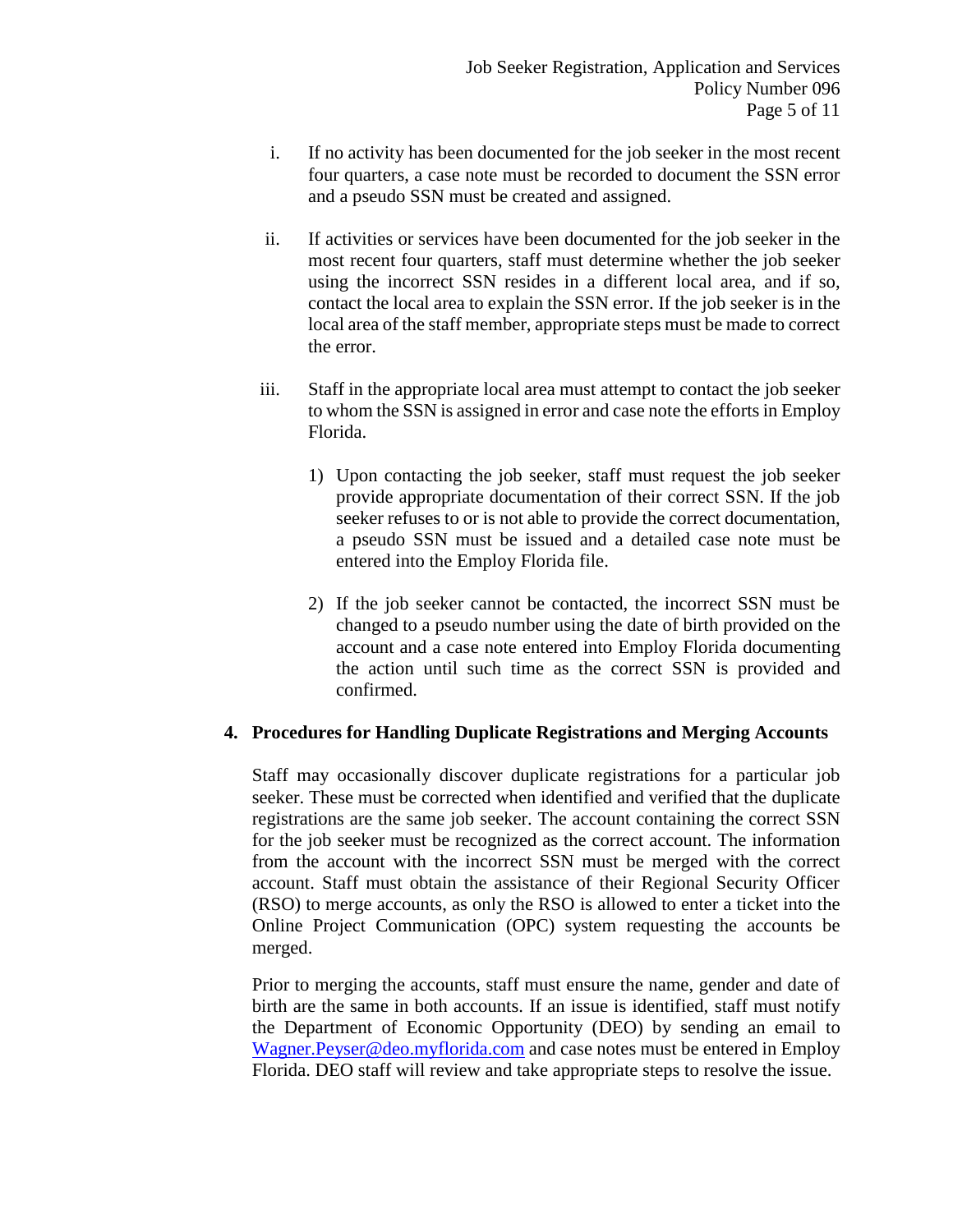- a) Staff must provide the RSO with the usernames, state IDs and last four digits of the SSN for the two accounts that need to be merged.
- b) Staff must explain why the accounts need to be merged and enter a case note to both files.
- c) A second-level review must be done by the RSO for all changes identified to be made to the accounts due to SSN errors or duplicative registrations.
- d) The RSO must then enter a ticket into the Online Project Communication (OPC) system requesting the accounts be merged.
- e) The language for the request must state: "Please merge username XXXX, state ID 11111 and username YYYYY, state ID 222222 into correct account username XXXX state ID 11111, where this is the account to remain."
- f) Once the RSO verifies the account has been merged, the RSO must advise the requesting staff.
- g) In all cases, the name of the staff member requesting the SSN change and/or assignment of a pseudo SSN should be documented in a case note for the affected case files. Staff must also enter a case note into the correct account in Employ Florida describing all actions taken.
- h) Staff must record new program services and activities into the merged account.

#### **B. Wagner-Peyser Application**

A Wagner-Peyser (WP) application must be completed before any staff-assisted services are provided and recorded in Employ Florida. This includes job referrals and events/services (except for informational workshops) that are set up for tracking using the Events Calendar (e.g., PREP and RESEA-related services).

The creation of a WP application is required for the following individuals:

- 1. Job seekers who need staff-directed assistance in finding employment.
- 2. Job seekers who are eligible for or receiving services through the following programs:
	- a) Jobs for Veterans State Grant (if being case managed);
	- b) Priority Reemployment Planning (PREP);
	- c) Reemployment Services and Eligibility Assessment (RESEA); and
	- d) MSFW.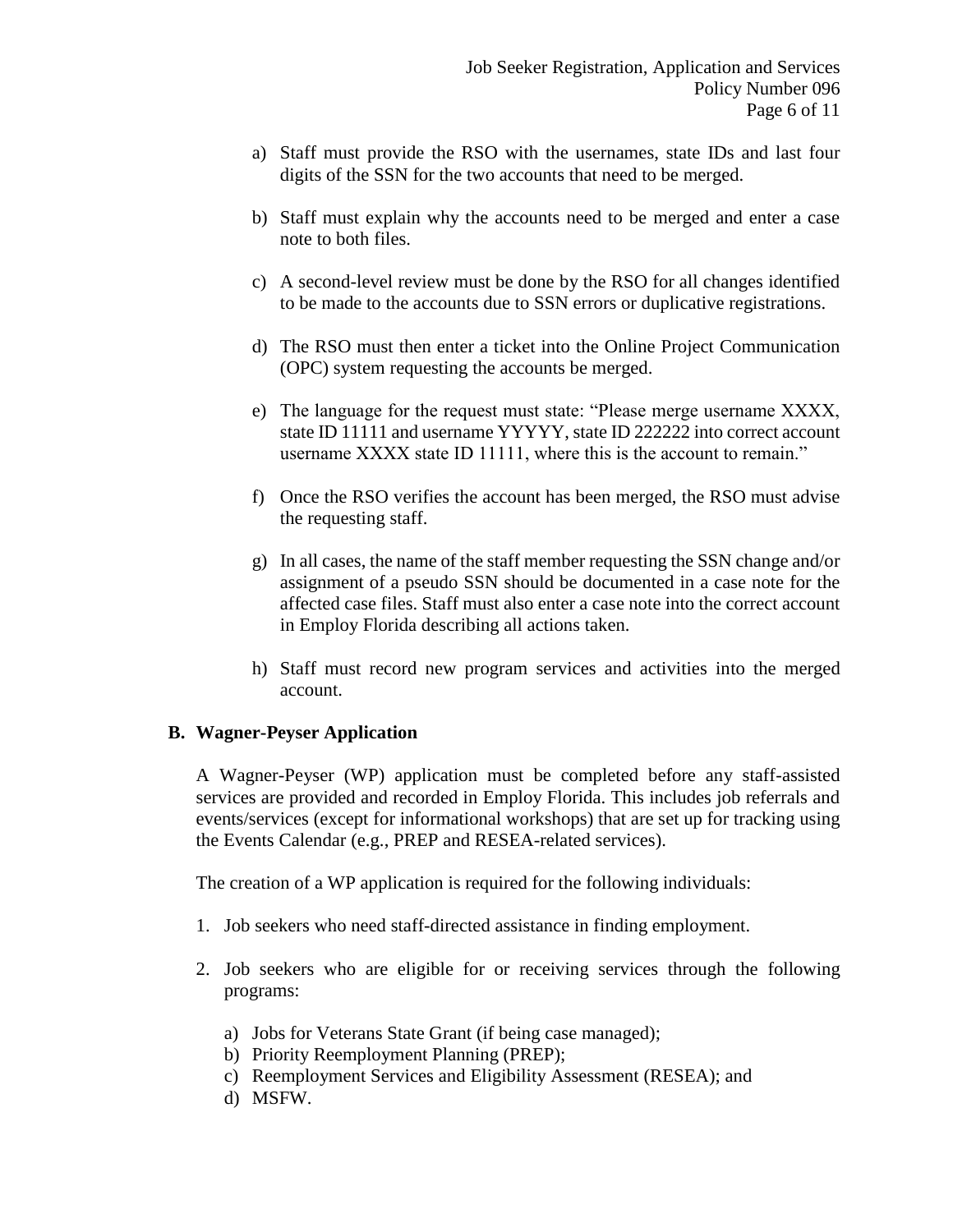3. Claimants complying with state Reemployment Assistance laws or regulations that require registration with the public labor exchange system as a condition for continued receipt or eligibility for benefits.

Depending on the level of participation (reportable individual or participant), the application may or may not be complete. Reportable individuals will have a WP application that indicates "Registration Only" and will not include a participation date.

To initiate participation in the WP application, the Participation Form must be completed, a participation date must be entered, and a service that initiates participation must be recorded in the Activities/Enrollments/Services sub-application.

**Note:** For instructions on how to complete the WP application, please refer to the [Wagner-Peyser Chapter of the Virtual One-Stop User Guide.](https://www.employflorida.com/admin/gsipub/htmlarea/uploads/Staff%20Guide_05_Programs_Wagner-Peyser.pdf)

#### **C. Recording Services Provided to Job Seekers**

The job seeker's activity history/service plan screen in Employ Florida is used to record all services received, including Wagner-Peyser funded basic career services and individualized career services. The purpose of providing services is to enhance the job seeker's ability to become employed. Staff must not record a service on a job seeker's activity history/service plan unless the service was provided with the individual's knowledge.

The **Employ Florida Service Code Guide** outlines the various service code titles and definitions as well as the documentation/case note requirements. Wagner-Peyser funded services must be recorded in Employ Florida in accordance with the [Employ](http://www.floridajobs.org/docs/default-source/lwdb-resources/programs-and-resources/wioa/2020-wioa/service-code-guide-update_june2020.pdf?sfvrsn=aa1a46b0_2)  [Florida Service Code Guide.](http://www.floridajobs.org/docs/default-source/lwdb-resources/programs-and-resources/wioa/2020-wioa/service-code-guide-update_june2020.pdf?sfvrsn=aa1a46b0_2) The guide also identifies if services trigger participation.

Career center staff must record services provided to job seekers within 15 days of the date the service was provided.

#### **1. Basic Career Services and Individualized Career Services**

Basic career services fall into three categories: self-service, informational services or staff-assisted services. Self-service activities occur when job seekers independently access any of the workforce development system products or services either directly (at a physical location, such as a career center) or remotely via the use of electronic technologies (Employ Florida). Informational services or activities are those that provide readily available information that do not require an assessment by a staff member of the job seeker's skills, education, or career objectives. Self-services and informational-only services do not trigger or extend participation and do not require the collection of eligibility documentation.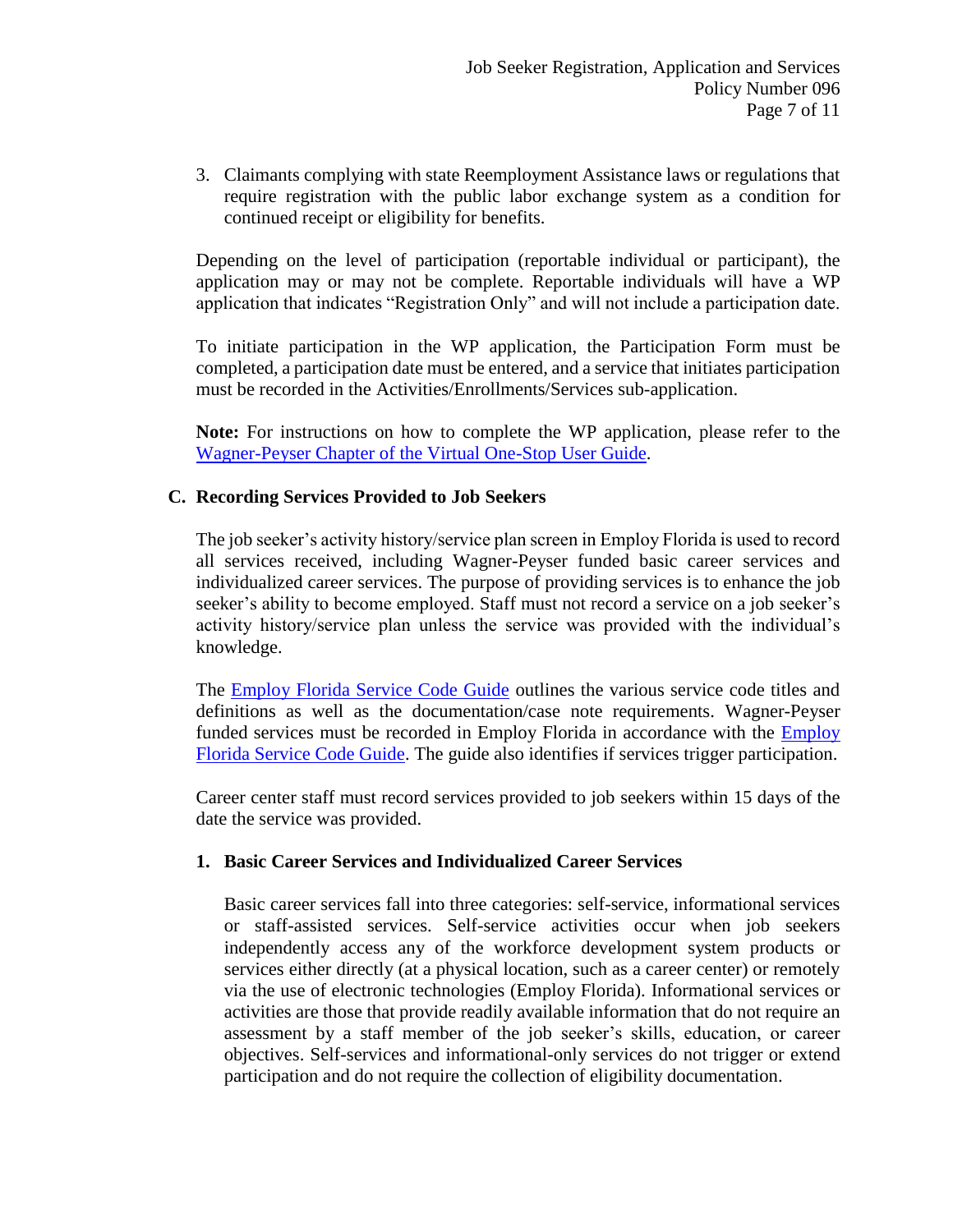For basic career services, a reportable individual becomes a participant when he or she receives a service that is neither self-service nor informational: an individualized career/staff-assisted service. An individualized career service involves significant staff time and customization to each job seeker's needs (e.g., specialized assessments, developing an Individual Employment Plan, career counseling, etc.). Staff-assisted services trigger and extend program participation. Basic career services and individualized career services may be provided by any career center staff.

### **D. Veterans' Priority of Service**

Veterans or other covered persons, as defined in 20 CFR Part 1010.110, enrolled in the Wagner-Peyser program or receiving services must receive priority of service at the point of entry. Points of entry include physical locations, such as career centers, as well as web sites and other virtual service delivery resources. Veterans and covered persons who register in Employ Florida receive a pop-up message to ensure they are advised of their entitlement to priority of service and the types and scope of services available under priority of service.

At the initial point of contact with career center staff, LWDBs or career center staff must notify veterans or other covered persons of their priority of service or determine if the notification was provided through Employ Florida. The notification of priority of service must be documented on the veteran's activity history/service plan. Furthermore, priority of service must be provided to a veteran at least once per WP application/participation created.

Staff must check the veteran's current WP application activity history/service plan screen to verify whether previous priority of service notification had occurred either automatically with a system-generated service code 089, or in person with a staffgenerated service code 189. If there is no priority of service notification on the current WP application activity history/service plan screen, staff must verbally provide priority of service, case note the provision, and record service code 189 on the veteran's current WP application activity history/service plan screen. It is not permissible for staff to only provide handouts regarding priority of service to record the service code – verbal notification must occur.

Notification of priority of service can be provided by any staff member who engages with the veteran or other covered person at the point of entry.

#### **E. Wagner-Peyser Participant Exit**

A job seeker is considered to have exited the program when the job seeker has not received, for at least 90 consecutive days, a service from any partner program in which the job seeker is co-enrolled that triggers or extends participation and does not have a future service that triggers or extends participation scheduled. In this instance, the job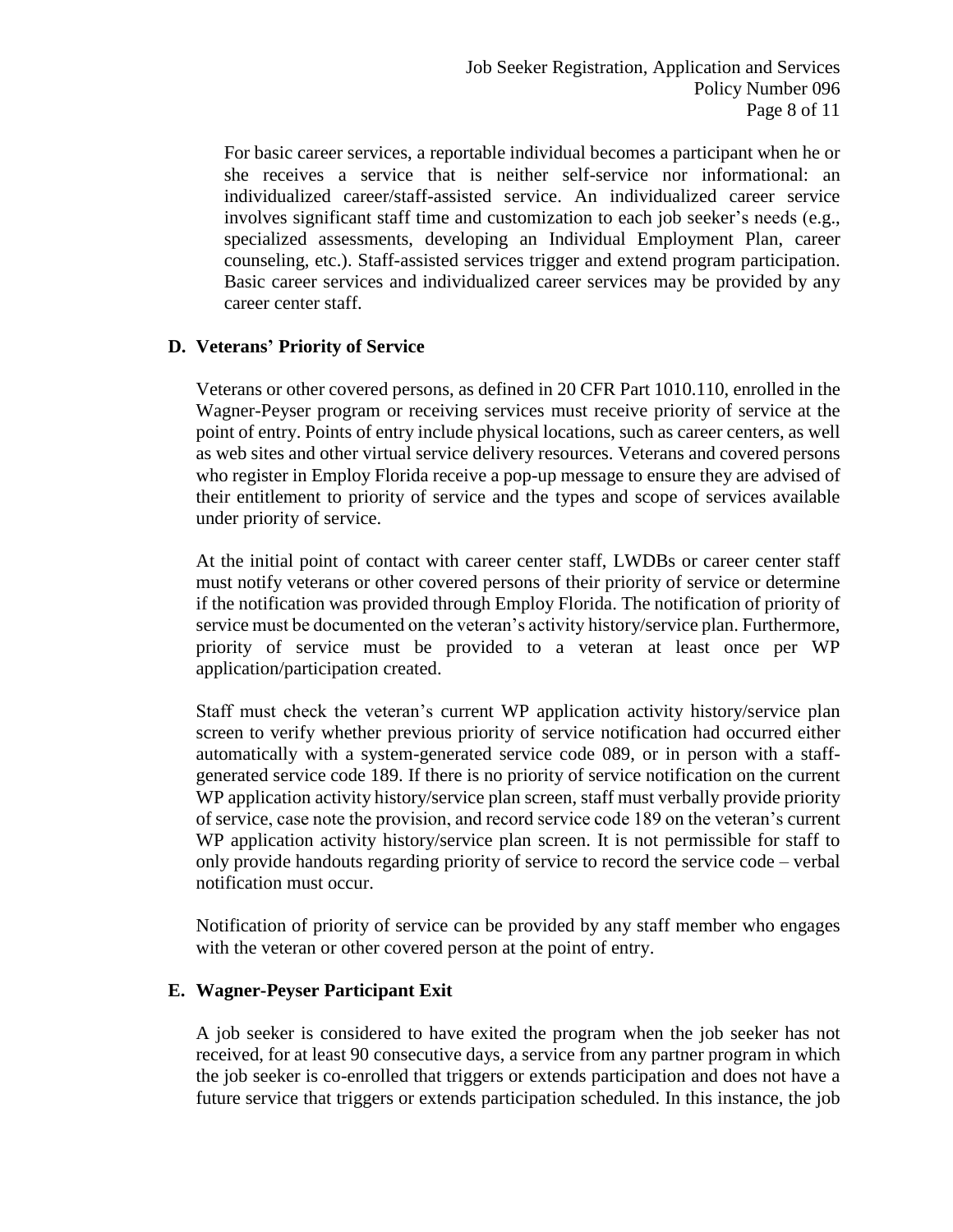seeker is referred to as having "soft exited." If the job seeker is co-enrolled in the Trade Adjustment Assistance or Workforce Innovation and Opportunity Act programs, the participant will not exit until he/she has not received a service that triggers or extends participation for any co-enrolled program for 90 days.

Staff may not prolong a job seeker's exit from the program by providing informationalonly services and recording them as staff-assisted services (e.g., Service Code 116 – Received Service from Staff Not Classified). Further, staff may not prolong a job seeker's exit from the program by recording a service that occurred without the knowledge and consent of the job seeker. For example, staff may not conduct a job search on behalf of a job seeker (without his/her knowledge and consent), provide the results of the job search to the job seeker via email or the Employ Florida message center, and record Service Code 114 – Staff-Assisted Job Search.

Additionally, a job seeker may be "hard exited" from the program if the job seeker meets one of the following global exclusions by:

- Becoming incarcerated in a correctional institution or becoming a resident of an institution or facility providing 24-hour support.
- Receiving medical treatment that is expected to last longer than 90 days and precludes entry into unsubsidized employment or continued participation in the program.
- Being deceased.
- Serving as a member of the National Guard or other reserve military unit of the armed forces and being called to active duty for at least 90 days.

A case note must be entered on the job seeker's case file indicating why the hard exit was done.

## **F. State and Local Monitoring**

Services and activities provided under WP must be monitored annually for compliance with WP requirements by DEO. DEO will monitor the requirements outlined in this policy and local operating procedures. Additionally, LWDBs must establish local monitoring policies and procedures that include, at minimum:

- 1. Roles of the participant and LWDB staff; and
- 2. Local monitoring procedures of Wagner-Peyser.

LWDBs must ensure participating providers agree to cooperate with monitoring efforts by the state and/or LWDB and adhere to all other applicable local, state and federal rules and regulations.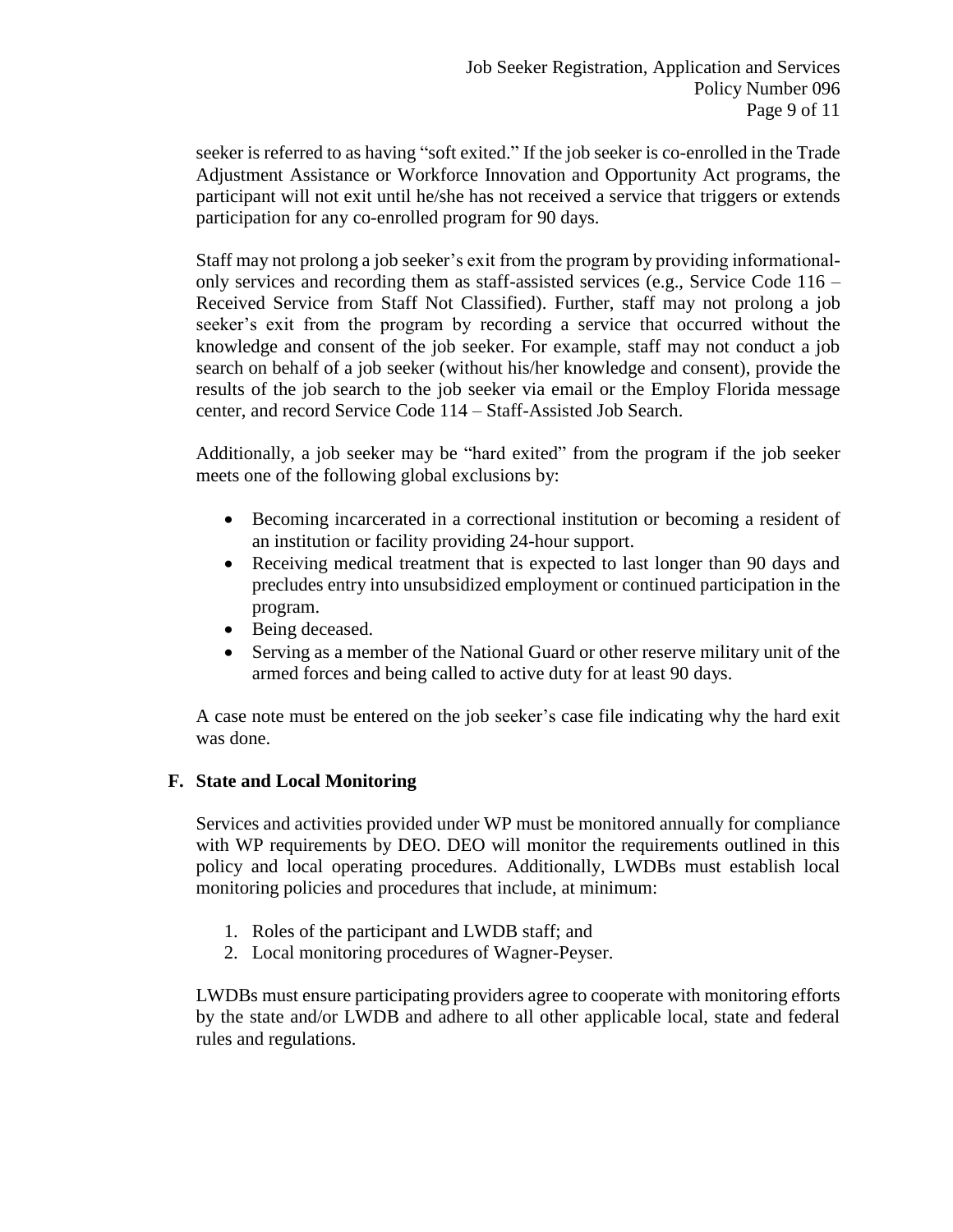## **V. DEFINITIONS**

- **1. Covered Persons** As defined in section 2(a) of the Jobs for Veterans Act of 2002 (38 U.S.C. 4215(a)) means a veteran or eligible spouse. Covered person is also defined in 20 CFR 1010.110.
- **2. Facilitated Self-Help Services or Informational Services** Program services or activities that provide readily available information that do not require an assessment by a staff member of the job seeker's skills, education, or career objectives nor significant staff involvement.
- **3. Job Seeker** An individual actively seeking employment.
- **4. Participant** A participant is a reportable individual who has received services other than the services described in 20 CFR.  $677.150(a)(3)$  after satisfying all applicable programmatic requirements for the provision of services, such as an eligibility determination. As set forth in more detail in 20 CFR.  $677.150(a)(3)$ , the following individuals are not participants:
	- Individuals in an Adult Education and Family Literacy Act (AEFLA) program who have not completed at least 12 contact hours.
	- Individuals who only use the self-service system.
	- Individuals who receive information-only services or activities, which provide readily available information that does not require an assessment by a staff member of the individual's skills, education, or career objectives.
- **5. Priority of Service –** With respect to any qualified job training program, a covered person shall be given priority over non-covered persons for the receipt of employment, training, and placement services provided under a federally funded employment program.
- **6. Registration** The entering and submission of personal information in Employ Florida to create an account.
	- **Partial Registration** A registration that includes the elements necessary to establish a record and basic demographic data, but an Occupational Information Network (O\*NET) code, background wizard, or resume has not been completed.
	- **Full Registration** A registration where all elements of a partial registration have been completed and the job seeker has been assigned an O\*NET code, completed the background wizard, or entered a resume on their personal profile to include additional essential employment-related information such as licenses or certifications that will enhance the placement of the job seeker.